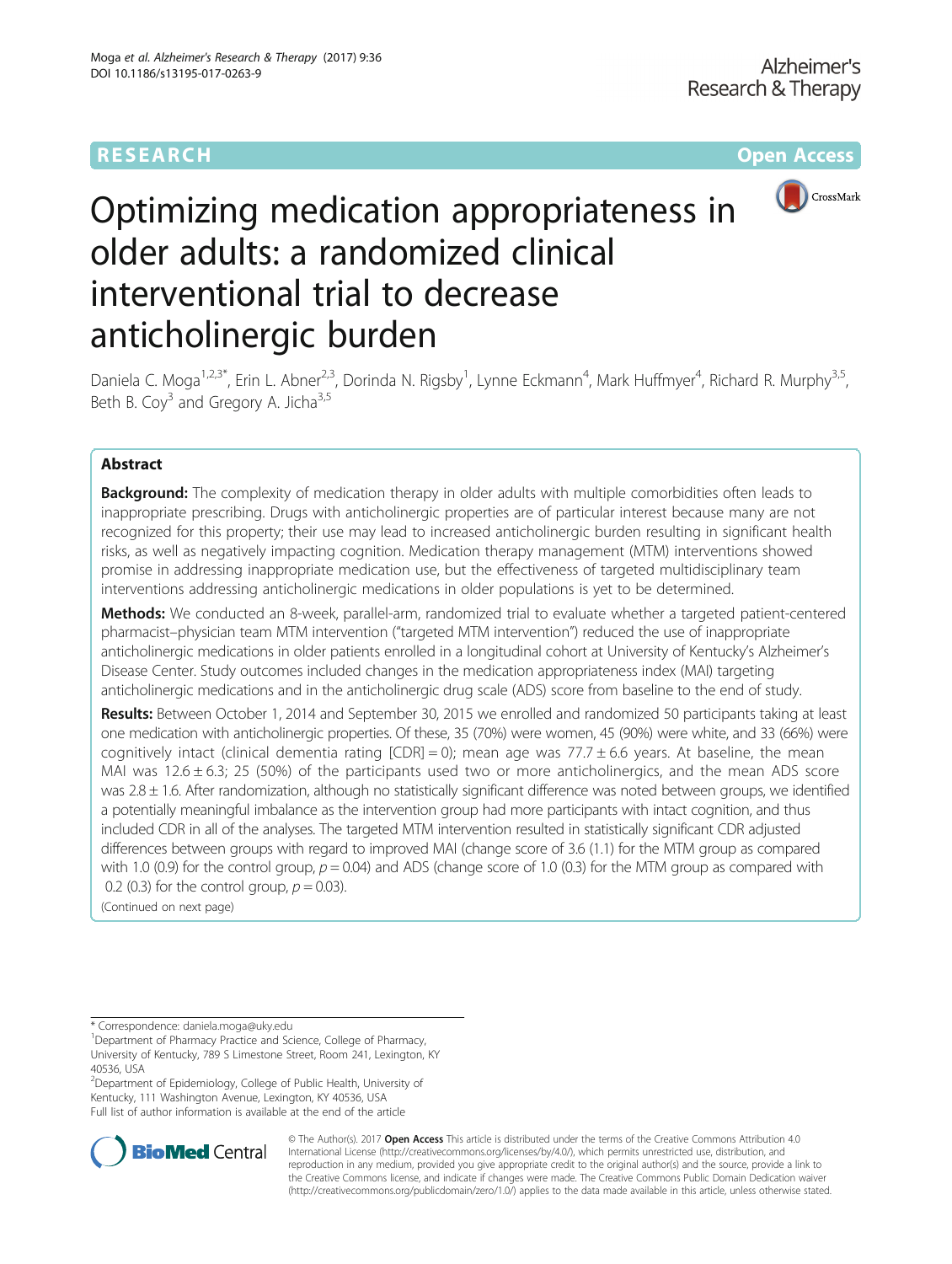# (Continued from previous page)

Conclusions: Our targeted MTM intervention resulted in improvement in anticholinergic medication appropriateness and reduced the use of inappropriate anticholinergic medications in older patients. Our results show promise in an area of great importance to ensure optimum outcomes for medications used in older adults.

Trial registration: ClinicalTrials.gov [NCT02172612](https://clinicaltrials.gov/ct2/show/NCT02172612?term=A+Pilot+Study+to+Reduce+Inappropriate+Anticholinergic+Prescribing+in+the+Elderly&rank=1). Registered 20 June 2014.

Keywords: Anticholinergic medication, Medication therapy management intervention, Older adults, Alzheimer's Disease Center

# Background

Medication therapy is a fundamental component of the care of older patients, but evidence suggests that pharmacotherapy in this population is often inappropriate. Lau et al. [\[1](#page-9-0)] evaluated the magnitude of this problem in older patients followed in the National Alzheimer's Coordinating Center cohort between 2005 and 2007. Using the Beers 2003 criteria for potentially inappropriate prescribing [[2\]](#page-9-0), they estimated that 20% of the older subjects without dementia and 15% of those with dementia had at least one potentially inappropriate prescription; a strong association was seen between the number of medications used and the odds of having at least one inappropriate prescription [[1\]](#page-9-0). Centers for Disease Control and Prevention estimated that about 36% of adults over 60 years old in the United States used five or more drugs in the past month during 2007–2008 [[3\]](#page-9-0). A recent Canadian study in frail older people found that the patients took an average of 15 medications (range 6–28), with 8.9 drug-related problems per patient (range 3–19) [\[4](#page-9-0)].

Different medications and medication classes are known to cause cognitive impairment that can range from acute confusion to chronic impairment. Relevant to the current study, drugs with anticholinergic properties can play an important role in causing cognitive impairment. Cholinergic antagonists deserve this special attention given the significant role played by the cholinergic system in the brain in activities such as attention, awareness, and selection of relevant stimuli in the environment [\[5](#page-9-0), [6](#page-9-0)]. Anticholinergic medications have been identified as a group of drugs contraindicated in patients with dementia, largely due to their potentially severe adverse effects on cognition and psychiatric symptoms, including increasing psychotic symptoms and agitation [\[7](#page-9-0), [8](#page-9-0)]. Challenge studies have shown that people with different levels of cognitive impairment are highly sensitive to anticholinergics and can experience severe central nervous system adverse effects like memory disturbances, delirium, agitation, and psychotic symptoms, including hallucinations [[7\]](#page-9-0). A placebocontrolled crossover study demonstrated the significant effect of cholinergic antagonists in patients with dementia; patients enrolled in this trial experienced memory impairment, restlessness, disjointed speech, drowsiness, agitation, and hallucinations after scopolamine administration [\[9](#page-9-0)].

The role of medication management was formally recognized by the Medicare Prescription Drug, Improvement, and Modernization Act of 2003 that describes the role of medication therapy management (MTM) programs in reducing the risk of adverse drug events [[10\]](#page-9-0). Pharmacists have been involved in different approaches for the optimization of prescribing and rational medication use in older people, and play a key role in the effective implementation of MTM programs. Previous studies brought evidence on the efficacy of collaborative, multidisciplinary (i.e., pharmacist–primary care provider) interventions to improve medication use in older patients at risk [\[11\]](#page-9-0), and also on the importance of adopting a patient-centered approach as a fundamental philosophy of pharmaceutical care [[12\]](#page-9-0). However, the literature on the impact of such interventions on reducing inappropriate anticholinergic medications and whether such interventions improve clinical outcomes (including improvement in cognitive function) is rather limited [\[11, 13](#page-9-0)]. Specifically, previous studies addressing MTM interventions focused primarily on polypharmacy, without specification of medication type or class, rather than the specific use of anticholinergic medication, to evaluate appropriate use [[11](#page-9-0)], or have focused on patients in long-term care rather than a more generalizable population of community-dwelling older adults [[13\]](#page-9-0). Effective patient-centered interventions in which a clinical pharmacist collaborates with the patient's physician to reduce anticholinergic burden might improve cognitive performance and functionality in the older population.

Prescribing for older patients can be more challenging due to factors such as age-related changes and multiple comorbidities. The right balance between concomitantly treating several chronic conditions and avoiding medication-related negative effects is an important objective for healthcare providers, yet one that might be hard to achieve [[14](#page-9-0)]. The ultimate goal of improving health outcomes in general, and brain health in particular, by optimizing medication use in older patients might be a complex process. Identifying the best approach to make this change is an essential first step en route to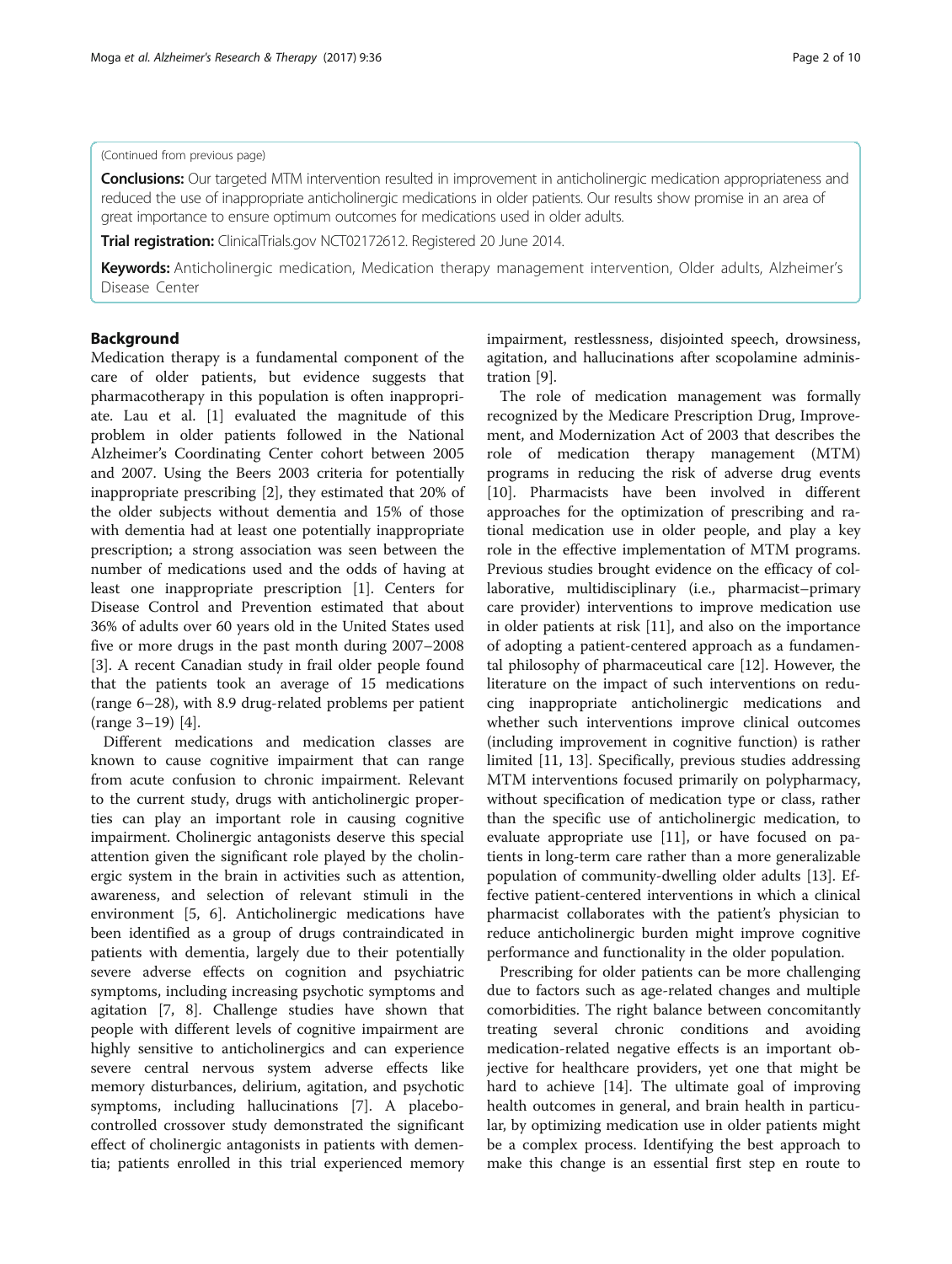improving health. Therefore, we sought to investigate whether a targeted multidisciplinary team intervention would be successful at reducing inappropriate anticholinergic medication use in older patients enrolled in a cohort at the Alzheimer's Disease Center (ADC) at University of Kentucky (UK).

# Methods

# Study design

We conducted an 8-week, parallel-arm, randomized trial to evaluate a targeted patient-centered pharmacist–physician team MTM intervention ("targeted MTM intervention") to improve anticholinergic medication appropriateness and reduce the use of inappropriate anticholinergic medications in older patients enrolled in the ADC cohort. We defined inappropriate anticholinergic medication use in a twostep approach. All anticholinergic medications taken by each participant were labeled "potentially inappropriate" and were subject to review by the study team. The second step was conducted during the targeted MTM intervention when each of the previously flagged medications was evaluated using a risk–benefit approach with final recommendations based on the participant's input and preference. The study was approved by the Institutional Review Board at UK. All participants provided written informed consent.

# Inclusion and exclusion

Patients were considered for inclusion in our study if they met the following eligibility criteria: actively enrolled in the ADC cohort; 65 years of age and older; reporting at least one drug with anticholinergic properties [\[15](#page-9-0)–[17](#page-9-0)] at their annual ADC visit; and willing to participate in our intervention study. Patients were excluded if they had moderate or severe dementia as measured by a Clinical Dementia Rating (CDR) [\[18\]](#page-9-0) global score  $\geq$  2, or lived in a long-term care facility at the time of enrollment.

# Participant recruitment

In short, between October 1, 2014 and September 30, 2015 we screened the records for participants actively enrolled in the ADC cohort within 1 week of their scheduled annual visit. We identified study-eligible patients who reported at least one anticholinergic drug and mailed them a letter briefly introducing our study. One to two weeks after mailing the letter, the potential participant received an enrollment call from the study team; once verbal consent for participation was granted, the medication list was finalized and additional details about the medications taken were collected. Between the enrollment call and the first study visit (2 weeks after enrollment), the pharmacist evaluated the appropriateness of the anticholinergic medication(s) and outlined points to address in case the participant was randomized to intervention.

# Randomization

After enrollment in the study, patients were randomized to either the intervention or the control group using a simple block randomization scheme (50 subjects randomized into five blocks), which was generated using the web site Randomization.com [\(http://www.randomization.com](http://www.randomization.com/)). The study statistician prepared 50 sealed opaque envelopes containing the sequential randomization assignments, and these were provided to the study principal investigator, who had no knowledge of the randomization assignments contained within. Each envelope was opened only after the study pharmacist completed the baseline medication review. Because the intervention was educational in nature, complete blinding of the intervention was not possible. However, we attempted to minimize potential bias and achieve the maximum level of blinding possible by this design. Specifically, when reviewing the medication list prior to the intervention, both the study pharmacist and the licensed prescriber at the ADC were unaware of the group allocation. In addition, data analysis was blinded to the intervention.

#### Study procedures

There were two total study visits for both the intervention and control groups (Fig. 1). At the first study visit, all participants were provided with generic information available from the US Food and Drug Administration,

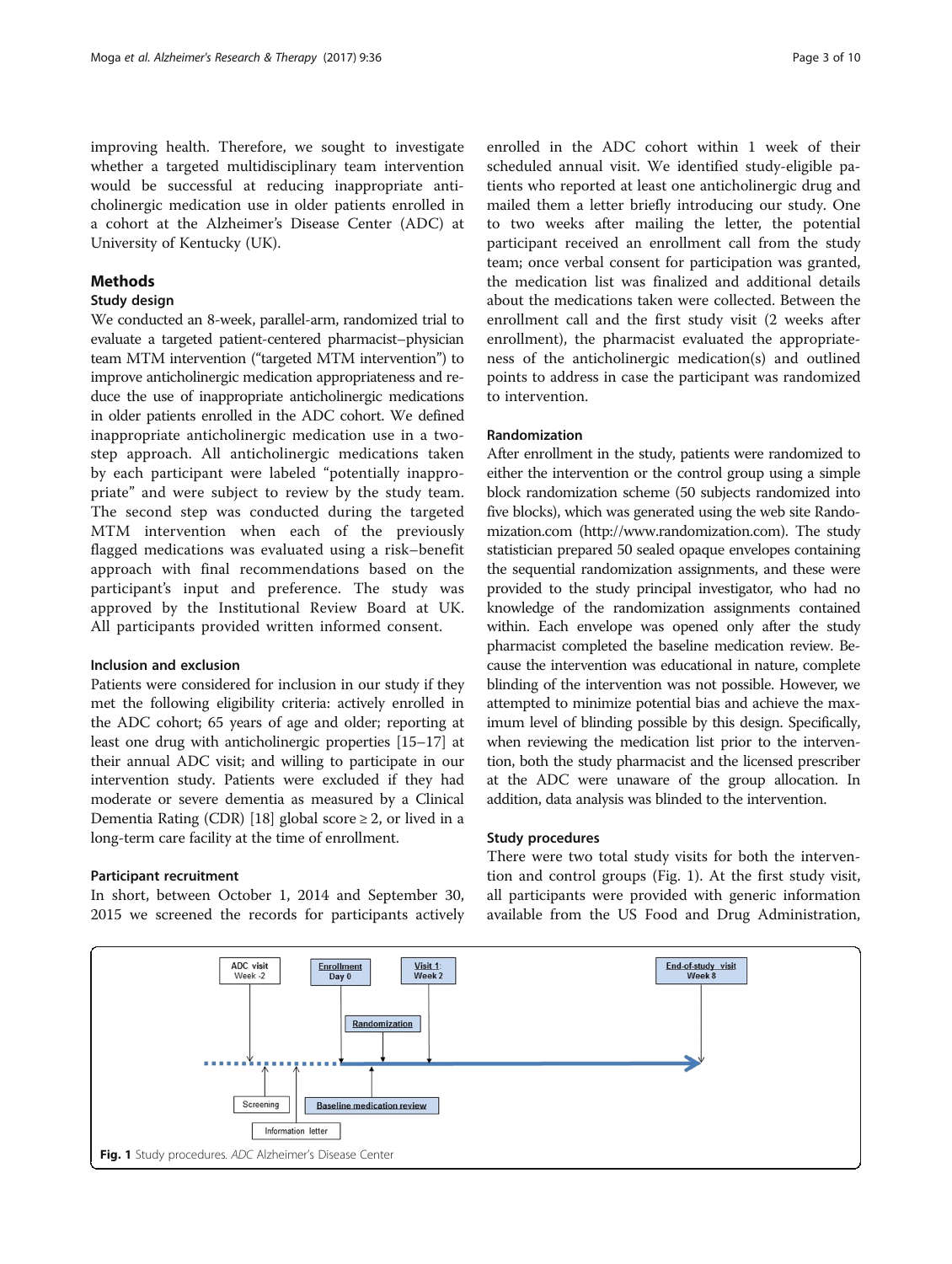encouraging patients to be proactive in talking to their health care providers about their medications [\(http://](http://www.fda.gov/drugs/resourcesforyou/ucm079453.htm) [www.fda.gov/drugs/resourcesforyou/ucm079453.htm\)](http://www.fda.gov/drugs/resourcesforyou/ucm079453.htm). In addition, those participants randomized to the intervention group met with the pharmacist–clinician team that conducted the targeted MTM intervention. The end-ofstudy visit was scheduled 8 weeks after enrollment. At this visit, all participants provided updated information on their medication use to allow us to determine any changes from baseline, and completed the Short Form Health Survey (SF-36) and the end-of-study questionnaire. Those in the control group were given the opportunity to discuss any questions or concerns about their medications with the study pharmacist.

# Intervention

The targeted MTM intervention was based on the pharmacist–clinician team drug review between enrollment and visit 1. Typical MTM interventions evaluate all medications used by a patient and determine treatment necessity and potential changes; our intervention only targeted medications known to have anticholinergic properties. For patients randomized to the intervention group, the study pharmacist provided a revised medication plan based on the drug review, which was discussed with the participant and/or their Legally Authorized Representative. Specifically, the proposed plan attempted to recommend discontinuation or replacement of any potentially inappropriate drug with anticholinergic properties, with safer drug alternatives (i.e., with less or no anticholinergic activity). When drug alternatives were unavailable, reduction in dosage was recommended whenever possible to reduce the anticholinergic burden [[19\]](#page-9-0). Similar to routine clinical practice, the study clinician ultimately made the recommendations about prescription changes to the participant, while the study pharmacist was responsible for recommendations and provision of information to educate the participant about medication safety and the importance of patient involvement in medication awareness and oversight. Appropriate changes were determined by the licensed prescriber, but the participant had the freedom to accept or reject the recommendations.

# Study endpoints

The coprimary endpoints measured the impact of the targeted MTM intervention on potentially inappropriate anticholinergic use by evaluating change from baseline to end of study in: appropriateness of anticholinergic medication prescribing, as measured by the medication appropriateness index (MAI) [[20\]](#page-9-0); and anticholinergic burden as measured by the number of anticholinergic drugs used and the anticholinergic drug scale (ADS) [[16\]](#page-9-0).

The MAI rates each medication based on 10 different criteria related to indication, effectiveness, dosing and medication-taking behavior, potential for drug–drug or drug–disease interactions, duplication of therapy, patient acceptability of the medication, and whether the medication is the least expensive option for the specific indication. Each criterion has explicit instructions and examples to guide evaluation, and the study pharmacist rates whether the particular medication was "appropriate", "marginally appropriate", or "inappropriate"; the final MAI score can range from 0 (totally appropriate) to 18 (completely inappropriate) [\[20](#page-9-0)]. MAI assessments made by a clinical pharmacist and a physician (i.e., internist and geriatrician) demonstrate high inter-rater  $(k = 0.83)$  and intra-rater  $(k = 0.92)$  reliability [\[20\]](#page-9-0). Our focus was on drugs with anticholinergic properties, either obtained by prescription or over the counter. Medication appropriateness at baseline was assessed in a blinded manner, before randomization.

Anticholinergic burden (and change from baseline to end of study) was measured using the updated version of the ADS score. The updated version of the scale was obtained from the lead author; changes from the original scale include reassigned scores for some medications (e.g., change from ADS = 0 to ADS = 1 for loratadine, or from  $ADS = 1$  to  $ADS = 0$  for oxazepam), and new scores for medications that were unavailable or unassessed at the time the original scale was published. The ADS has four levels for each included drug, ranging from 0 (no known anticholinergic activity) to 3 (markedly anticholinergic activity) by comparison with serum anticholinergic activity [[16\]](#page-9-0). Of the existing anticholinergic scales, the ADS categorized the largest number of medications for anticholinergic activity [\[21](#page-9-0)]. The summation of anticholinergic activity level for all of the drugs taken by a patient reflected the total anticholinergic burden for the participant, with higher scores indicating higher burden [[16\]](#page-9-0).

In addition, we created a composite binary outcome measure to incorporate a change in dose when treatment discontinuation was not possible. Specifically, a reduction in anticholinergic medications (yes/no) was defined in the case of either discontinuation or dose reduction.

The secondary endpoint included the change in perceived health status from baseline to the end-of-study visit as measured using the SF-36, a validated instrument that evaluates eight health domains categorized into three major health attributes: functional status (i.e., physical functioning, social functioning, role limitations due to physical problems, role limitations due to emotional problems); well-being (mental health, vitality, bodily pain); and general health perception (an overall evaluation of health) [\[22\]](#page-9-0). In addition, these eight health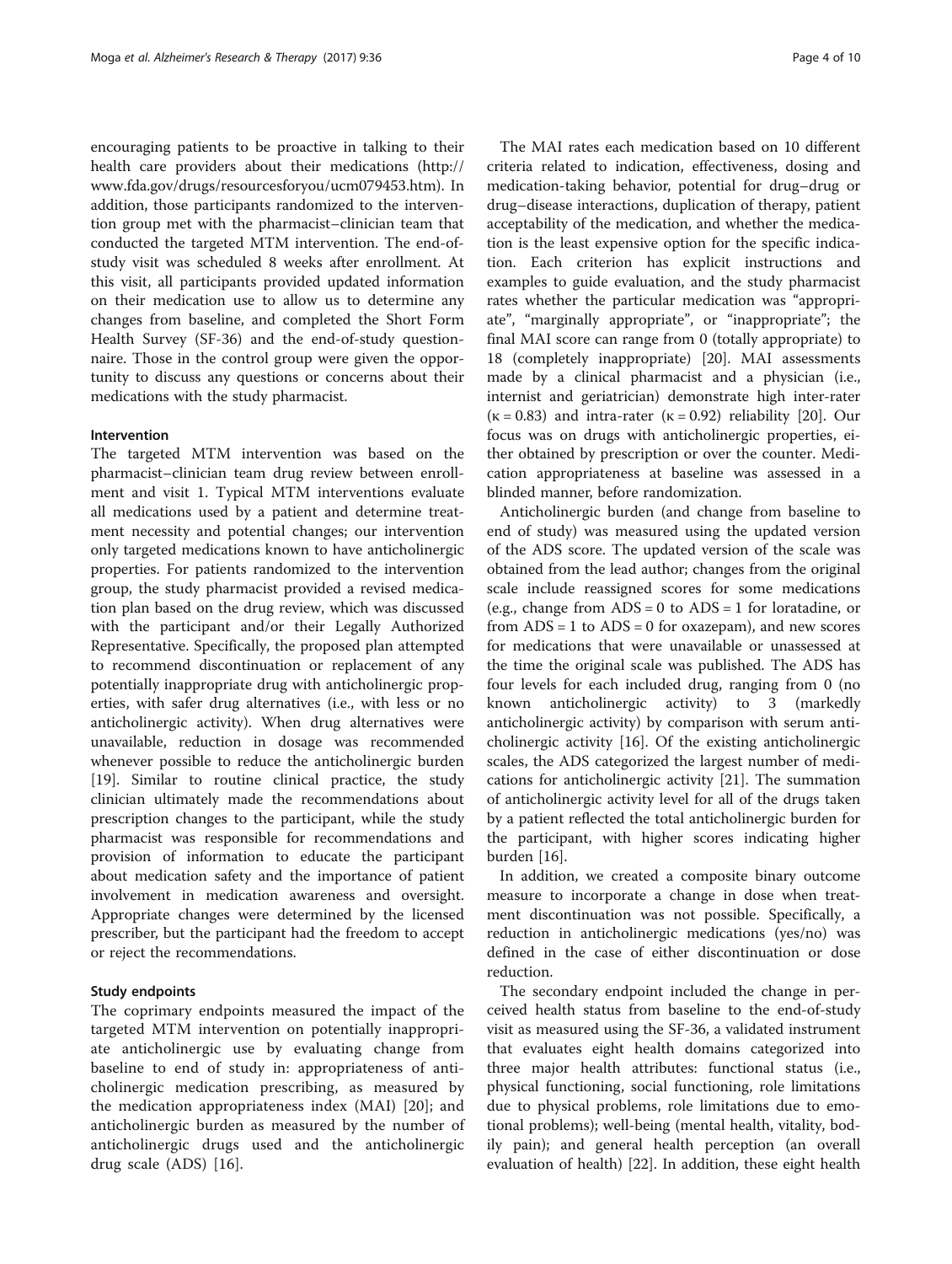domains can be grouped into two component scores: physical and mental health [\[23\]](#page-9-0). Previous research reported that the SF-36 correlated well with the Sickness Impact Profile scores, a more thorough health status evaluation [\[24](#page-9-0), [25\]](#page-9-0). SF-36 summary scores range from 0 to 100, with lower scores indicating poorer perceived health. Thus, a positive change from baseline to end of study indicates improvement in perceived health. All participants completed the baseline SF-36 as part of their annual ADC assessment within the 2 weeks prior to enrollment and again at the end-of-study visit.

At the end-of-study visit, we also asked participants to complete a questionnaire asking about their experience as part of the study and how they perceived the intervention. We also investigated reasons for participation, and whether our study impacted the pattern of communication between study participants and their health care providers (i.e., physician and or pharmacist). The additional file includes the end-of-study questionnaire as used by our participants (see Additional file [1\)](#page-8-0).

# Statistical analysis

We used Student's t tests (or Wilcoxon rank-sum tests for nonnormally distributed variables) and chi-square or Fisher's exact tests to assess the comparability of study groups after randomization. To examine the effect of the intervention on prescribing appropriateness measured using the MAI and ADS, we performed analysis of covariance (ANCOVA), with the dependent variables being the difference in scores between baseline and the end-of-study measure. The impact of the intervention on reducing the number of anticholinergic medications from baseline to the end of study was assessed using Poisson regression that also accounted for the number of medications the participant was taking at baseline. For our composite binary measure of reducing anticholinergic load, we conducted logistic regression; to evaluate the robustness of this measure of change, we also conducted a sensitivity analysis using logistic regression restricted to participants using moderate or strong anticholinergic medications. For the perceived health status measure, because the SF-36 does not produce a single overall measure, analysis of covariance was used to estimate the effect of the intervention on the eight SF-36 health concepts and the two component scores. For all of the analyses, our a-priori statistical analysis plan considered controlling for any variable that might have been significantly different between the two groups after randomization.

# Power calculation

Based on previous studies using the MAI as the outcome of interest, we calculated the sample size to detect a clinically relevant mean difference of 1.0 between baseline and the end-of-study assessment for the intervention group. We estimated that 34 subjects in total (17 per group) would be sufficient to detect this difference with 80% power at a significance level of 0.05. This was a rather conservative approach because previous studies showed that medication reconciliation interventions can determine a mean MAI change ranging between 1.9 and 17 [\[26](#page-9-0)]. In order to account for the potential loss to follow-up, we planned to enroll 25 participants for each group, for a total of 50 participants.

# Results

Of the 266 records that were screened after a completed visit to the ADC, 50 participants were enrolled and randomized to either the control group or the intervention group (Fig. [2\)](#page-5-0). One participant was lost to follow-up and was excluded from the analyses because no outcome measures were available. Of the 27 different anticholinergic medications reported at baseline and targeted for evaluation, the most frequently used by our participants were triamterene (ADS = 1,  $N = 7$  (8.8%)), tolterodine (ADS = 3,  $N = 6$  (7.5%)), ranitidine (ADS = 2,  $N = 6$  (7.5%), and fluoxetine (ADS = 1,  $N = 6$  (7.5%). Of the medications that were discontinued, eight medications were classified as ADS = 3, three were classified as  $ADS = 2$ , and six medications were classified as  $ADS = 1$ . Specific medications that were discontinued included tolterodine  $(N = 2,$  ADS = 3), diphenhydramine  $(N = 2, \text{ADS} = 3)$ , fluoxetine  $(N = 2, \text{ADS} = 1)$ , and loratadine  $(N = 2, \text{ADS} = 1)$ .

When assessing balance between group characteristics at baseline, there were no statistically significant differences between those participants randomized to intervention and the control group (Table [1](#page-6-0)).

Although CDR was not statistically significant when assessed as a three-level variable, there was a potentially meaningful imbalance such that the intervention group had more participants with intact cognition. Thus, we also assessed CDR as a dichotomous variable  $(CDR = 0$ vs CDR  $>$  0), and found a significant difference ( $p = 0.04$ ). Therefore, we decided to control for CDR in all of the analyses. When evaluating the impact of the intervention on the MAI and ADS, both the unadjusted and the adjusted (controlling for baseline CDR) analyses indicated that the intervention was effective in reducing anticholinergic load (Table [2](#page-7-0)). The number of anticholinergic drugs was reduced significantly in the intervention group. The adjusted analysis controlling for baseline CDR and accounting for number of medications at baseline resulted in a rate ratio of 5.1 (95% confidence interval (CI): 1.6, 16.6), meaning the intervention group was over five times as likely as the control group to discontinue an inappropriate anticholinergic medication. Furthermore, the logistic regression model adjusted for baseline CDR indicated that the intervention group had higher odds of lowering anticholinergic load (i.e.,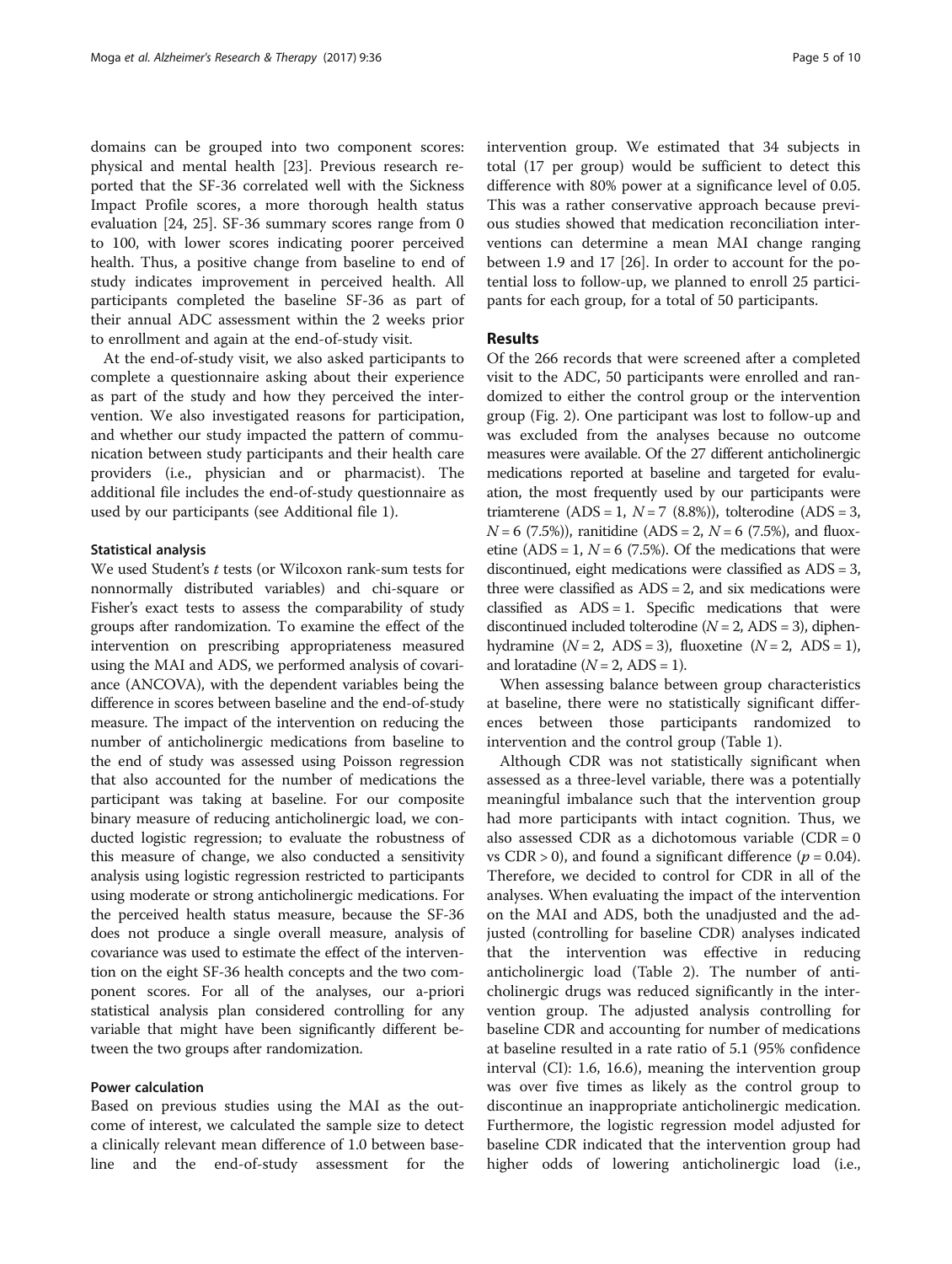<span id="page-5-0"></span>

composite outcome for change) as compared with the control group (odds ratio (OR) = 12.5; 95% CI: 2.3, 100). Similarly, when restricting the analysis to those using moderate or strong anticholinergic medications, the CDR adjusted odds of lowering anticholinergic load were higher for the intervention group (OR = 7.5, 95% CI: 1.3, 44.6).

When evaluating our secondary outcome of perceived health status at baseline, no significant differences were observed between the two study groups, with the exception of the mental health domain (Table [3\)](#page-7-0). This difference persisted in the adjusted analysis, where the intervention group showed an adjusted mean positive change of 1.1 (SEM = 3.3), which was not statistically significant, compared with a negative change (worsening) in the control group where the mean change was – 7.9 (SEM = 2.8) ( $p = 0.02$ ). We note that adjustment for CDR changed the unadjusted point estimates for the mental health domain, but the absolute difference was similar ( $\sim$ 11 vs  $\sim$ 9).

With regard to their reasons for participation and perceptions of the study, the majority of the participants stated either the desire to help themselves or others, or curiosity, as the main reasons for participation. Before participating in our study, 60% of the participants agreed or strongly agreed about discussing the medications they were taking with their doctor. Fewer participants agreed or strongly agreed about discussing medication-related issues with a pharmacist (32%), or with both their doctor and pharmacist (28%). After participating in the study,

more participants agreed or strongly agreed that they will discuss their medication with their doctor (74%) or with their pharmacist (60%), and 52% agreed or strongly agreed that they will discuss with both their doctor and their pharmacist. Of the 50 participants enrolled in the study, 86% agreed or strongly agreed with the statement "After participating in this study I think it is important for me to understand more about the medications I am taking", and the same proportion disagreed or strongly disagreed with the statement "Participation in this study added significant burden".

# **Discussion**

We conducted a randomized intervention to evaluate the impact of a pharmacist–medical provider team impact on lowering inappropriate anticholinergic medication use in older adults. Our study showed an improvement in medication appropriateness as measured by the MAI and in anticholinergic load as measured by the number of anticholinergic medications and by the ADS. During the 8-week intervention,  $44\%$  ( $n = 11$ ) of the intervention group stopped taking at least one anticholinergic medication, compared with just 8% ( $n = 2$ ) of the control group. With regard to measuring quality of life, specifically the perceived health status, although only the mental health domain of the SF-36 showed a significant difference following our intervention (no change for intervention, worsening for control), it is also important to note that our targeted MTM intervention did not negatively affect our study participants.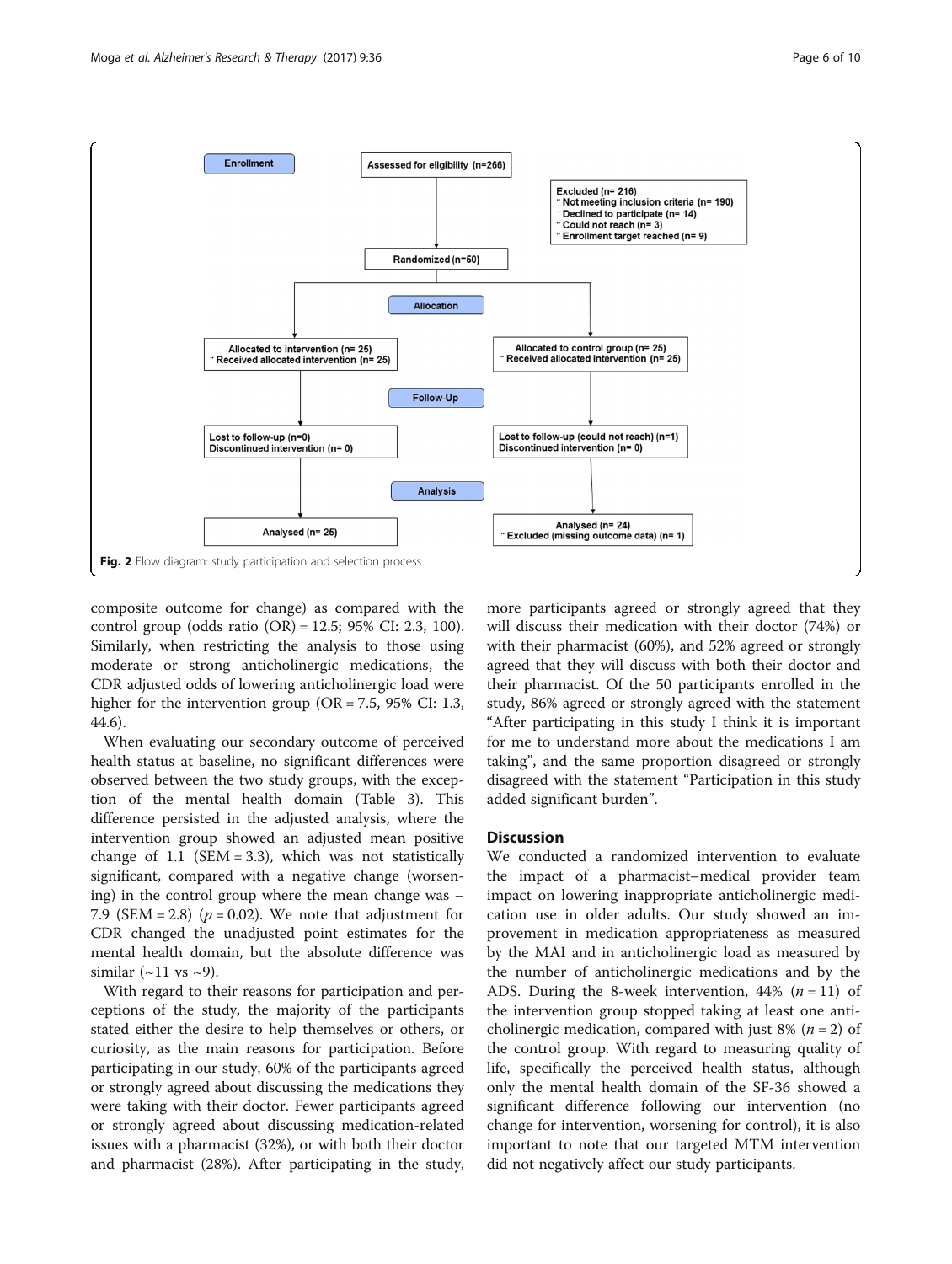<span id="page-6-0"></span>Table 1 Targeted MTM intervention: baseline participant characteristics

| Demographics                                             | All subjects $(N = 50)$ | Control group ( $n = 25$ ) | MTM group $(n = 25)$ | $p$ value |
|----------------------------------------------------------|-------------------------|----------------------------|----------------------|-----------|
| Age (years)                                              | $77.7 \pm 6.6$          | $79.1 \pm 6.9$             | $76.3 \pm 6.2$       | 0.13      |
| Education (years)                                        | $16.1 \pm 2.8$          | $15.8 \pm 3.0$             | $16.5 \pm 2.5$       | 0.34      |
| Female                                                   | 35 (70.0)               | 17 (68.0)                  | 18 (72.0)            | 0.76      |
| Race                                                     |                         |                            |                      | 0.99      |
| White                                                    | 45 (90.0)               | 22 (88.0)                  | 23 (92.0)            |           |
| Black or African American                                | 5(10.0)                 | 3(12.0)                    | 2(8.0)               |           |
| Clinical Dementia Rating                                 |                         |                            |                      | 0.13      |
| $\circ$                                                  | 33 (66.0)               | 13 (52.0)                  | 20 (80.0)            |           |
| 0.5                                                      | 12(24.0)                | 8(32.0)                    | 4(16.0)              |           |
| 1.0                                                      | 5(10.0)                 | 4(16.0)                    | 1(4.0)               |           |
| Anticholinergic medication use                           |                         |                            |                      |           |
| Medication appropriateness index                         | $12.6 \pm 6.3$          | $13.0 \pm 4.4$             | $12.2 \pm 7.9$       | 0.63      |
| Anticholinergic drug scale                               | $2.8 \pm 1.6$           | $2.9 \pm 1.3$              | $2.8 \pm 1.9$        | 0.73      |
| Number of anticholinergic drugs                          |                         |                            |                      |           |
| 1                                                        | 25 (50.0)               | 11(44.0)                   | 14 (56.0)            | 0.40      |
| $\geq$ 2                                                 | 25 (50.0)               | 14 (56.0)                  | 11(44.0)             |           |
| Used anticholinergic drugs with moderate/strong activity | 31 (62)                 | 18 (72)                    | 13 (52)              | 0.14      |
| RAND SF-36                                               |                         |                            |                      |           |
| Health domains                                           |                         |                            |                      |           |
| General health                                           | $67.7 \pm 17.9$         | $69.4 \pm 14.8$            | $66.0 \pm 20.7$      | 0.52      |
| Physical functioning                                     | $67.4 \pm 25.6$         | $60.4 \pm 25.9$            | $74.2 \pm 23.9$      | 0.06      |
| Bodily pain                                              | $66.6 \pm 28.1$         | $63.1 \pm 25.8$            | $70.0 \pm 30.4$      | 0.40      |
| Role limitations, physical                               | $53.1 \pm 38.8$         | $50.0 \pm 33.8$            | $56.3 \pm 43.8$      | 0.58      |
| Mental health                                            | $82.6 \pm 13.0$         | $87.1 \pm 9.4$             | $78.2 \pm 14.6$      | 0.02      |
| Vitality                                                 | $56.1 \pm 23.2$         | $57.3 \pm 23.2$            | $55.0 \pm 23.7$      | 0.73      |
| Social functioning                                       | $80.1 \pm 22.7$         | $80.7 \pm 23.0$            | $79.5 \pm 22.8$      | 0.85      |
| Role limitation, emotional                               | $81.3 \pm 29.9$         | $84.7 \pm 21.9$            | $77.8 \pm 36.3$      | 0.43      |
| Component scores                                         |                         |                            |                      |           |
| Physical health                                          | $63.8 \pm 22.5$         | $60.7 \pm 19.1$            | $66.8 \pm 25.3$      | 0.35      |
| Mental health                                            | $75.0 \pm 17.8$         | $77.5 \pm 13.6$            | $72.7 \pm 21.0$      | 0.35      |

Data presented as mean  $\pm$  SD or N (%)

MTM medication therapy management, SF-36 Short Form Health Survey

Previous studies evaluated the impact of MTM interventions on optimizing pharmacologic therapies and reducing inappropriate medication use. For instance, Hanlon et al. [\[27\]](#page-9-0) showed that the MAI was significantly improved following a pharmacist-led MTM intervention aimed at identifying any potential inappropriate medication used by veterans receiving care in one of the Veterans Affairs Medical Centers. Similarly, studies evaluating the effect of targeted MTM interventions on specific medications also showed promising results with significant improvement in medication appropriateness, as measured by the MAI [[28, 29\]](#page-9-0). However, the evidence regarding the effect of targeted MTM interventions on reducing inappropriate anticholinergic medication use in older adults is very limited and has mainly targeted older

adults in nursing homes rather than those living in the community. One study in Norway investigated whether reducing the anticholinergic burden in long-term care frail adults improves their cognitive function, and found that the intervention was successful in reducing anticholinergic load but did not show any statistically significant improvement in cognition after the 8-week followup [\[13](#page-9-0)]. A study in Finland recruited residents in assisted living facilities in Helsinki to evaluate the impact of a multidisciplinary team intervention to reduce inappropriate medication use including anticholinergic and psychotropic medications; the results published thus far are promising in that the MTM intervention resulted in a reduction of inappropriate medications [[30\]](#page-9-0). Our study results are in line with the existing evidence and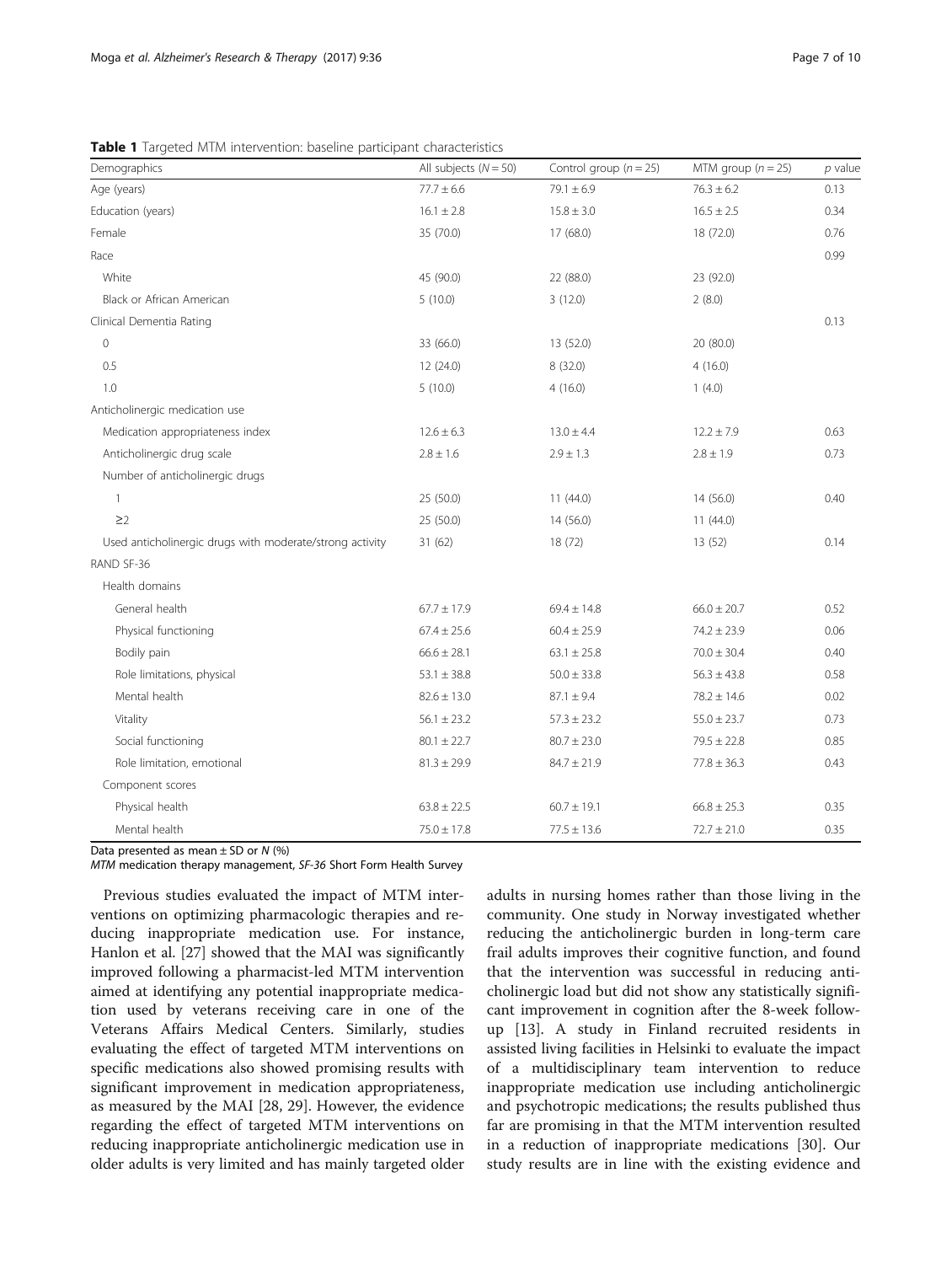|                                                | Control group ( $n = 24$ ) | MTM group $(n = 25)$ | $p$ value |  |
|------------------------------------------------|----------------------------|----------------------|-----------|--|
| Unadjusted outcome (mean $\pm$ SD)             |                            |                      |           |  |
| Medication appropriateness index               | $-1.1 + 3.1$               | $-4.2 + 5.1$         | 0.02      |  |
| Anticholinergic drug scale                     | $-0.2 \pm 0.9$             | $-1.2 \pm 1.6$       | 0.01      |  |
| Number of anticholinergic drugs                | $-0.1 + 0.3$               | $-0.6 + 0.7$         | 0.004     |  |
| Adjusted outcome <sup>b</sup> (mean $\pm$ SEM) |                            |                      |           |  |
| Medication appropriateness index               | $-1.0 + 0.9$               | $-3.6 + 1.1$         | 0.04      |  |
| Anticholinergic drug scale                     | $-0.2 + 0.3$               | $-1.0 + 0.3$         | 0.03      |  |
| Number of anticholinergic drugs                | $-0.04 \pm 0.03$           | $-0.2 \pm 0.1$       | 0.04      |  |

<span id="page-7-0"></span>Table 2 Primary outcomes: anticholinergic use change scores from baseline to end of study<sup>a</sup>

<sup>a</sup>A negative result means a lower measure at the end-of-study visit (improvement in medication appropriateness index, lower anticholinergic drug scale, and fewer medications with anticholinergic properties)

b<br>Adjusted for baseline Clinical Dementia Rating global score. Reduction in number of anticholinergic drugs is also adjusted for number of anticholinergic drugs taken at baseline (as the offset in the Poisson model)

add important knowledge by showing that MTM interventions can be effective when targeting communitydwelling older adults.

With regard to the impact of MTM interventions on perceived health status measured using the SF-36, our results are similar to the findings from previous randomized trials that reported no statistically significant or only minimal differences for the eight SF-36 domains [\[27, 31](#page-9-0)–[33](#page-9-0)]. In addition, a recent Agency on Healthcare Research and Quality review on MTM interventions in outpatient settings included a meta-analysis of published studies to evaluate the impact of MTM interventions on SF-36 domains and showed no statistically significant differences in all but one of the eight SF-36 domains, namely the 'Vitality' domain [\[34\]](#page-9-0). In addition, having no negative impact on any of the SF-36 domains due to the intervention is also reassuring for the potential of an MTM intervention to address inappropriate medication use.

Our study has several important strengths. The specialized care provided by clinicians at the UK ADC in collaboration with pharmacists with extensive experience in geriatric care allowed for complex medication regimens to be evaluated and modified when deemed necessary, without posing risks for participants. In addition, we were able to recruit participants in a timely fashion and had good response rates among those identified as eligible; our successful recruitment was facilitated by the collaboration with the UK ADC and the positive reputation of the center in the local community. Moreover, our loss to follow-up rate was low, with only one participant who could not be tracked for the end-ofstudy visit to determine outcomes. Thus, we are confident in our interpretation of the results and the fact that attrition bias was not influential.

Our study has some limitations. The 8-week follow-up did not allow us to evaluate whether the intervention is

Table 3 Secondary outcomes: SF-36 change scores from baseline to end of study<sup>a</sup>

| RAND SF-36                 | Control group ( $n = 24$ ) | MTM group $(n = 25)$ | $p$ value |
|----------------------------|----------------------------|----------------------|-----------|
| Health domains             |                            |                      |           |
| General health             | $-3.9 \pm 14.9$            | $4.3 \pm 13.8$       | 0.06      |
| Physical functioning       | $3.6 \pm 16.0$             | $-5.2 \pm 15.6$      | 0.06      |
| Bodily pain                | $1.8 \pm 31.5$             | $-6.8 \pm 20.8$      | 0.28      |
| Role limitations, physical | $4.6 \pm 41.3$             | $1.0 \pm 32.5$       | 0.75      |
| Mental health              | $-6.1 \pm 12.7$            | $4.8 \pm 12.5$       | 0.005     |
| Vitality                   | $-4.9 \pm 16.3$            | $2.8 \pm 12.9$       | 0.08      |
| Social functioning         | $-1.7 \pm 29.2$            | $0.5 \pm 20.6$       | 0.76      |
| Role limitation, emotional | $-6.1 \pm 31.9$            | $0.0 \pm 32.6$       | 0.53      |
| Component scores           |                            |                      |           |
| Physical health            | $1.5 \pm 16.5$             | $-1.2 \pm 13.2$      | 0.53      |
| Mental health              | $-4.7 \pm 14.0$            | $2.1 \pm 12.9$       | 0.09      |

Data presented as mean  $\pm$  SD or N (%)

MTM medication therapy management, SF-36 Short Form Health Survey

<sup>a</sup>A negative result means a worsening on the measure between baseline and the end-of-study visit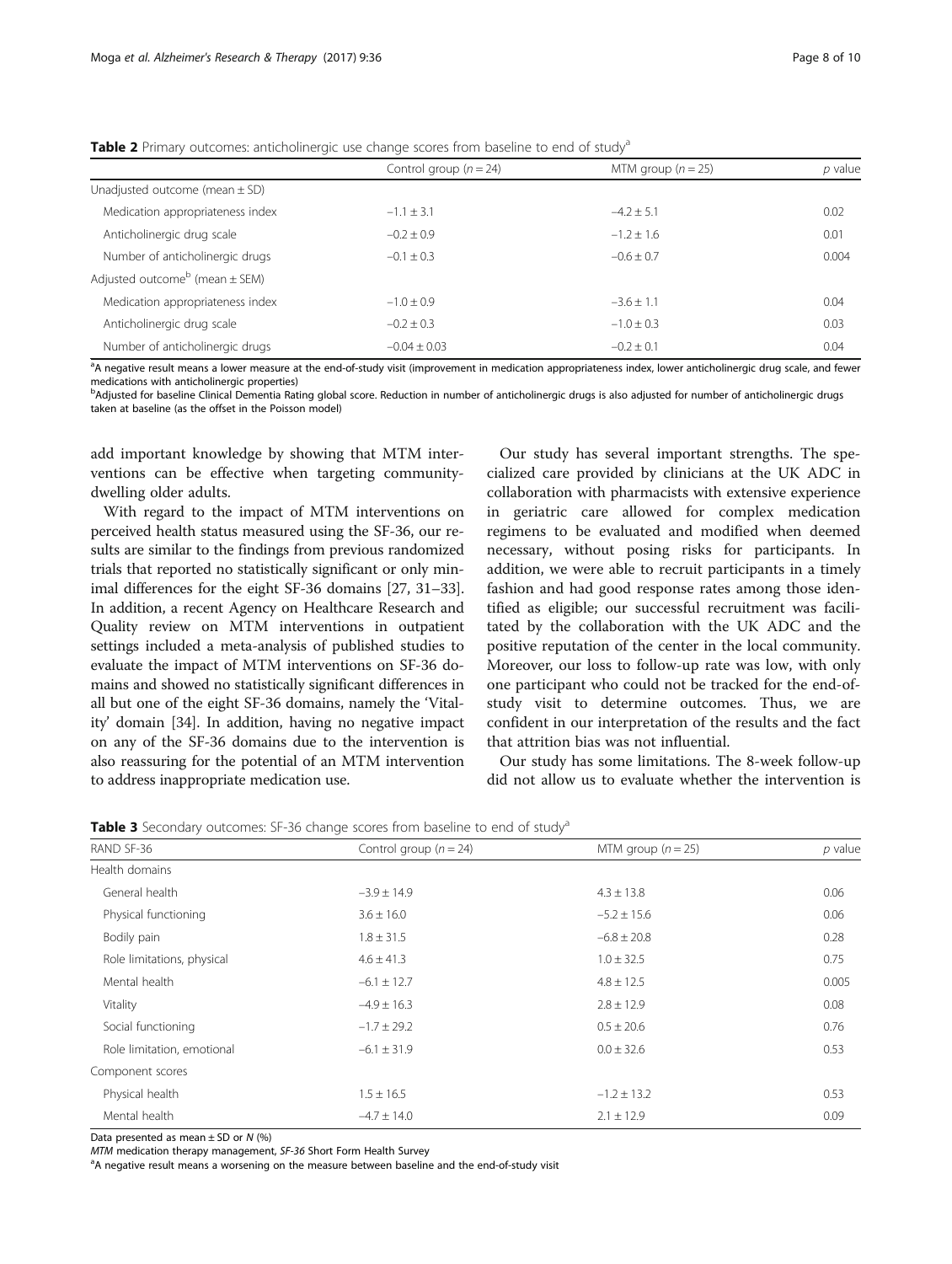<span id="page-8-0"></span>sustainable following the end of study. Participants may not be compliant with medication changes recommended by the pharmacist–clinician team in the long run, especially if primary care physicians are in disagreement with medication changes recommended by the pharmacist–clinician team. In addition, given the short follow-up, we focused on measures including the impact of the intervention on anticholinergic burden using the ADS, medication appropriateness using the MAI, and perception of health status using the SF-36. Measures of longitudinal change in objective clinical status and cognitive outcomes were not evaluated in the present study. Further research should focus on measuring appropriate objective clinical and cognitive outcomes that will necessarily involve engaging subjects over more prolonged periods of intervention in order to detect meaningful change in these important outcome measures. From a brain health perspective, our next steps would involve an expansion of the intervention to assess its impact on cognitive function. An important caveat in interpreting the present findings lies in the lack of a universally agreed-upon rating scale for anticholinergic burden. Existing anticholinergic rating scales frequently differ in the medications included and the severity of anticholinergic activity attributed to specific medications and classes of drugs. Despite this caveat, and the consideration that the scale we selected to conduct our intervention includes medications that might not be found on other anticholinergic scales [\[35](#page-9-0), [36\]](#page-9-0), it is important to note that the main objective of the study was to investigate whether participants were open to change medications deemed inappropriate. The fact that change was embraced for medications with low and high anticholinergic activity shows promise because it indicates willingness on the patient's side to collaborate with a pharmacist–clinician team to maximize medication appropriateness. Lastly, the fact that our intervention was conducted by specialized providers and delivered to a highly educated and highly motivated study population may limit the generalizability of our results.

# Conclusion

Physicians regularly monitor medical treatments for their patients and change treatment plans when the balance between risks and benefits is not appropriate. However, sometimes the potential for a harmful effect is not recognized; this is often the case for some drugs that although having anticholinergic effects are not recognized as such. The inclusion of a clinical pharmacist with extensive experience in conducting medication therapy management reviews added value for the brain health care provided on a regular basis by clinicians at the UK ADC clinic. Our results bring important evidence on the feasibility of improving anticholinergic

medication use in older adults living in the community, making this intervention a promising avenue for improving brain health care.

# Additional file

#### [Additional file 1:](dx.doi.org/10.1186/s13195-017-0263-9) End-of-study questionnaire. (PDF 195 kb)

#### Abbreviations

ADC: Alzheimer's Disease Center; ADS: Anticholinergic drug scale; ANCOVA: Analysis of covariance; CDR: Clinical Dementia Rating; CI: Confidence interval; MAI: Medication appropriateness index; MTM: Medication therapy management; OR: Odds ratio; SF-36: Short Form Health Survey; UK: University of Kentucky

#### Acknowledgements

The authors thank the participants and their study partners, without whom this study would not have been possible. They also wish to acknowledge Mr Joshua Stalion and Mr Timothy Shannon for assistance with study data management, and Mrs Sarah D. Tarrant, Mrs Julia Johnson, and Dr Shani Bardach for assistance with scheduling participants' visits.

#### Funding

This study was supported by a pilot study award from the University of Kentucky Center for Clinical and Translational Sciences (UL1TR000117). Additional support was provided by the University of Kentucky Alzheimer's Disease Center (P30 AG028383). DCM was supported by grant number K12 DA035150 (Building Interdisciplinary Research Careers in Women's Health) from the National Institutes of Health, the Office of Women's Health Research, and the National Institute on Drug Abuse.

# Availability of data and materials

The data collected and analyzed during the current study are available from the corresponding author upon reasonable request.

#### Authors' contributions

DCM served as principal investigator and designed the study, obtained funding, provided oversight for data collection and statistical analysis, interpreted the study results, and drafted the manuscript. ELA was involved in the design of the study, prepared the randomization envelopes, conducted the statistical analysis, was involved in the interpretation of the results, and was a major contributor in writing the manuscript. DNR was involved in the collection of patient data and statistical analysis, and helped to draft and revise the manuscript. LE was involved in the collection of patient data, performed the MTM interventions, and helped to draft and revise the manuscript. MH was involved in the collection of patient data, performed the MTM interventions, and helped to draft and revise the manuscript. RRM was involved in MTM interventions and helped to draft and revise the manuscript. BBC was involved in MTM interventions and helped to draft and revise the manuscript. GAJ was involved in the design of the study, MTM interventions and interpretation of the results, and was a major contributor in writing the manuscript. All authors read and approved the final manuscript.

# Competing interests

The authors declare that they have no competing interests.

#### Consent for publication

Not applicable.

# Ethics approval and consent to participate

The study was approved by the Institutional Review Board at University of Kentucky (IRB # 14-0461-P3H) and all participants provided signed informed consent for participation.

## Publisher's Note

Springer Nature remains neutral with regard to jurisdictional claims in published maps and institutional affiliations.